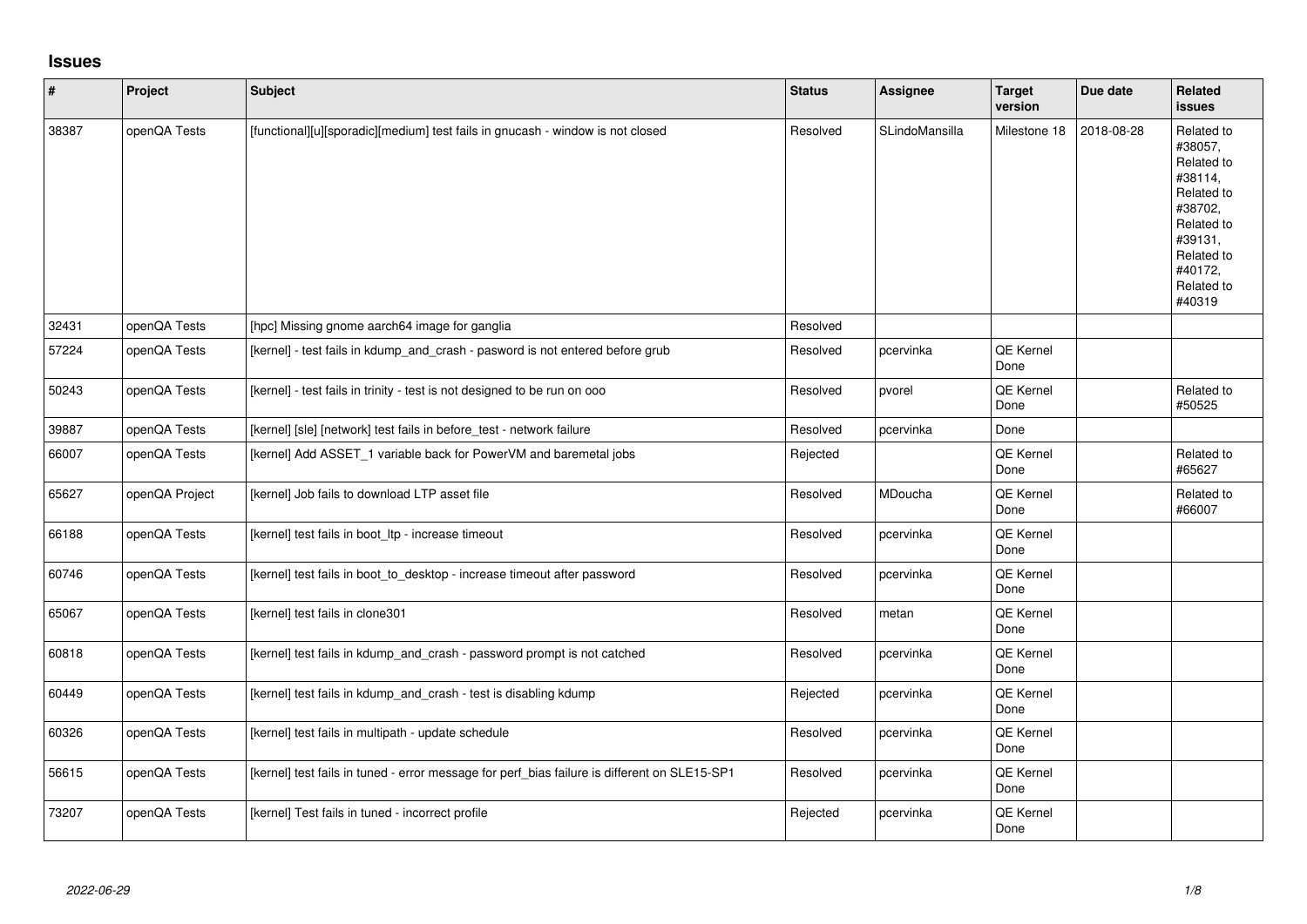| $\sharp$ | Project      | <b>Subject</b>                                                                                                 | <b>Status</b> | Assignee  | <b>Target</b><br>version | Due date | Related<br>issues                                                                                  |
|----------|--------------|----------------------------------------------------------------------------------------------------------------|---------------|-----------|--------------------------|----------|----------------------------------------------------------------------------------------------------|
| 67315    | openQA Tests | [kernel][blktests] test fails in boot_to_desktop - YAML schedule not ready for s390x                           | Rejected      |           | QE Kernel<br>Done        |          |                                                                                                    |
| 60083    | openQA Tests | [kernel][functional] - test fails in boot_to_desktop - password is not entered                                 | Resolved      | pcervinka | QE Kernel<br>Done        |          |                                                                                                    |
| 57329    | openQA Tests | [kernel][functional] PowerVM console is not active all the time                                                | Resolved      | pcervinka | QE Kernel<br>Done        |          | Related to<br>#54617,<br>Related to<br>#58220,<br>Related to<br>#14626, Has<br>duplicate<br>#62819 |
| 53165    | openQA Tests | [kernel][installation][lvm] test fails in lvm_no_separate_home - update lvm installation part for<br>sle12-sp5 | Closed        | pcervinka | QE Kernel<br>Done        |          |                                                                                                    |
| 54416    | openQA Tests | [kernel][ltp] Setup GitLab CI for LTP daily builds                                                             | Closed        | pcervinka | QE Kernel<br>Done        |          |                                                                                                    |
| 53294    | openQA Tests | [kernel][ltp] test fails in boot_ltp - incorrect kernel name provided                                          | Closed        | pcervinka | QE Kernel<br>Done        |          | Related to<br>#51743                                                                               |
| 66203    | openQA Tests | [kernel][ltp] test fails in ioctl_loop05 - LOOP_SET_DIRECT_IO succeeded unexpectedly                           | Resolved      |           | QE Kernel<br>Done        |          |                                                                                                    |
| 63943    | openQA Tests | [kernel][ltp] test fails in pkey01 - Setup hugepages before test execution                                     | Resolved      | pcervinka | QE Kernel<br>Done        |          | Related to<br>#63610                                                                               |
| 63610    | openQA Tests | [kernel][ltp][spvm] - test fails in pkey01 on spvm                                                             | Resolved      | pcervinka | QE Kernel<br>Done        |          | Related to<br>#63943                                                                               |
| 64030    | openQA Tests | [kernel][ltp]spvm] test fails in boot_ltp - Not finished boot                                                  | Resolved      | pcervinka | QE Kernel<br>Done        |          |                                                                                                    |
| 73099    | openQA Tests | [kernel][powervm] Test fails in install_klp_product - console is not switched                                  | Resolved      | pcervinka | QE Kernel<br>Done        |          |                                                                                                    |
| 58295    | openQA Tests | [kernel][sporadic] test fails in kdump_and_crash - password is entered too early                               | Rejected      | pcervinka | QE Kernel<br>Done        |          |                                                                                                    |
| 60182    | openQA Tests | [kernel][spvm] test fails in lvm_no_separate_home - update needles                                             | Resolved      | pcervinka | QE Kernel<br>Done        |          |                                                                                                    |
| 59954    | openQA Tests | [kernel][spvm] test fails in qa_test_klp - git should be git-core                                              | Resolved      | pcervinka | QE Kernel<br>Done        |          |                                                                                                    |
| 59223    | openQA Tests | [kernel][spvm][sporadic] test fails in boot_ltp - timeout/slow boot                                            | Rejected      | pcervinka | QE Kernel<br>Done        |          |                                                                                                    |
| 54275    | openQA Tests | [kernel]kotd][ltp][s390x] test fails in install ltp - failure after install kotd, console issue                | Closed        | pcervinka | QE Kernel<br>Done        |          | Related to<br>#54260                                                                               |
| 59226    | openQA Tests | [kernel]ltp][spvm][sporadic] test fails in boot_ltp - cat /tmp/ver_linux_before.txt timeout                    | Resolved      | pcervinka | QE Kernel<br>Done        |          | Related to<br>#59190                                                                               |
| 40181    | openQA Tests | [network] test fails in before_test - wicked basic test fails on 15SP1                                         | Resolved      | pcervinka | Done                     |          |                                                                                                    |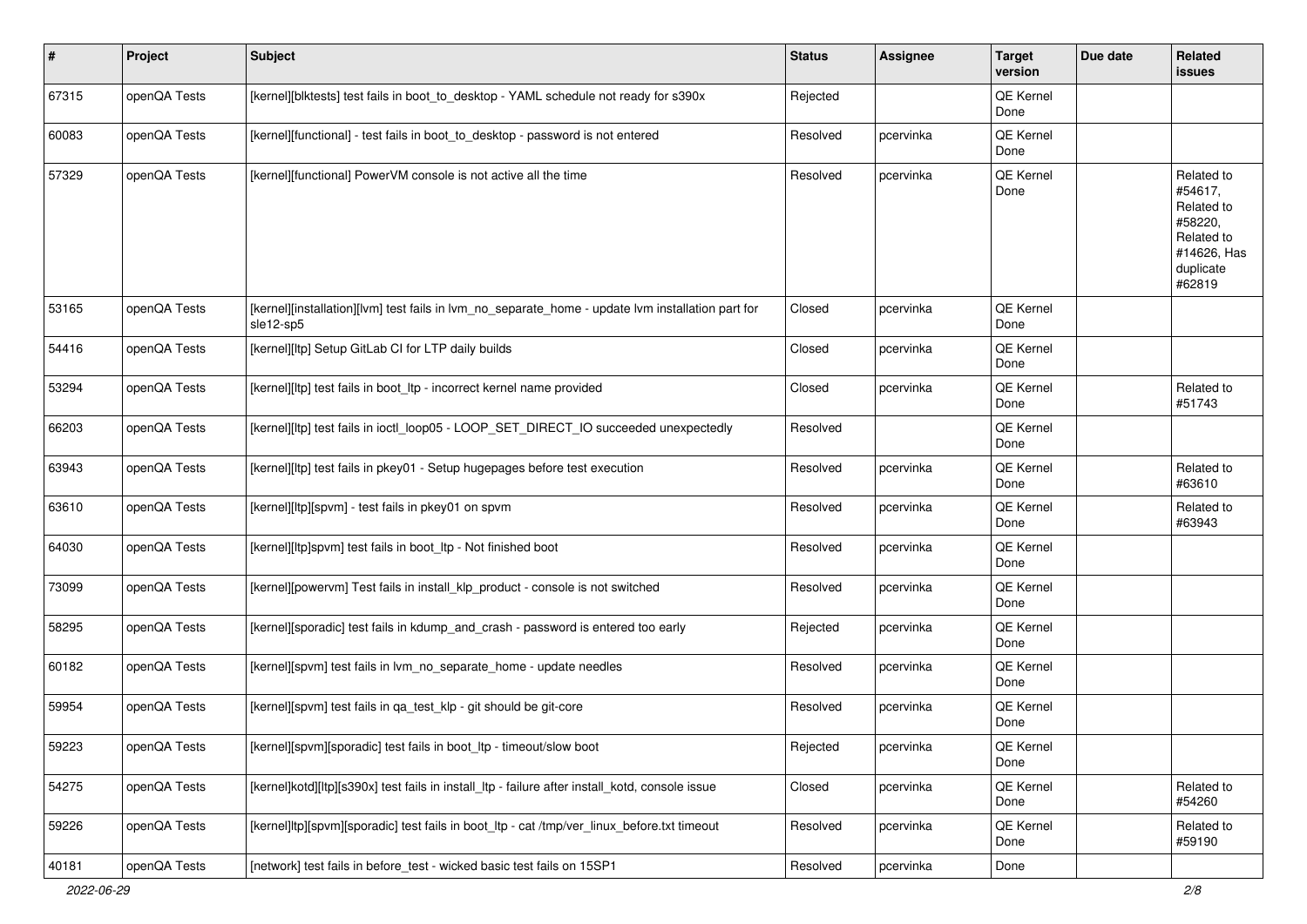| $\pmb{\sharp}$ | Project        | <b>Subject</b>                                                                                                  | <b>Status</b> | <b>Assignee</b> | <b>Target</b><br>version | Due date | <b>Related</b><br><b>issues</b>                                           |
|----------------|----------------|-----------------------------------------------------------------------------------------------------------------|---------------|-----------------|--------------------------|----------|---------------------------------------------------------------------------|
| 76933          | openQA Tests   | [opensuse] Add clojure test to Tumbleweed                                                                       | <b>New</b>    | pcervinka       | QE Kernel<br>Current     |          |                                                                           |
| 32716          | openQA Tests   | lgaltest fails in shutdown                                                                                      | Resolved      | pcervinka       |                          |          |                                                                           |
| 30388          | openQA Project | [gam] opengaworker10:4 - worker fail all tests - gemu instances are left behind                                 | Resolved      | dasantiago      | Done                     |          | Related to<br>#30595,<br>Related to<br>#30700, Has<br>duplicate<br>#31126 |
| 20904          | openQA Tests   | [gam] - test fails in bootloader s390 - ftp is missing install medium                                           | Resolved      | mgriessmeier    |                          |          | Related to<br>#21038                                                      |
| 32434          | openQA Tests   | [gam] - test fails in sle2docker - docker test suites don't clean images properly                               | Resolved      | pgeorgiadis     |                          |          |                                                                           |
| 37925          | openQA Tests   | [QAM] [SLE 15] Make SLE-HPC product installation compatible with QAM update flow                                | Resolved      | pcervinka       | Done                     |          |                                                                           |
| 37928          | openQA Tests   | [QAM] [SLE 15] Migrate Itp tests in Updates to new runner                                                       | Resolved      | osukup          |                          |          |                                                                           |
| 38066          | openQA Tests   | [gam] [sle] [functional] test fails in application_starts_on_login - failure after check_screen<br>change       | Resolved      | okurz           |                          |          |                                                                           |
| 38069          | openQA Tests   | [gam] [sle] [functional] test fails in pidgin IRC - failure after check screen change                           | Resolved      | okurz           |                          |          |                                                                           |
| 38192          | openQA Tests   | [qam] [sle] test fails in firefox_flashplayer - tracking protection information is present                      | Rejected      | bfilho          |                          |          |                                                                           |
| 38015          | openQA Project | [gam] [sle15] Missing SLE5 iso                                                                                  | Rejected      | pcervinka       | Done                     |          |                                                                           |
| 38003          | openQA Tests   | [gam] [sle15] test fails in scc registration - no candidate needle with tag(s)<br>'scc-module-%REQUIRED ADDONS% | Rejected      |                 |                          |          |                                                                           |
| 38129          | openQA Tests   | [qam] [sle15] test fails in userspace_apparmor - suite qa_test_apparmor not updated for sle15                   | Resolved      |                 |                          |          | Related to<br>#43982                                                      |
| 38135          | openQA Tests   | [qam] [sle15] test fails in userspace_bind - qa_test_bind is not updated for SLE15                              | Resolved      | pcervinka       | Done                     |          |                                                                           |
| 38138          | openQA Tests   | [gam] [sle15] test fails in userspace coreutils - ga test coreutils not properly updated for sle15              | Resolved      |                 |                          |          |                                                                           |
| 38183          | openQA Tests   | [gam] [sle15] test fails in userspace net snmp - Error opening specified endpoint<br>"udp:localhost:"           | Rejected      |                 |                          |          |                                                                           |
| 38180          | openQA Tests   | [qam] [sle15] test fails in userspace_systemd - update test suite for sle15                                     | Rejected      | itzhao          |                          |          |                                                                           |
| 20696          | openQA Tests   | [gam] Make evolution prepare servers compatibile with openSUSE                                                  | Resolved      | pcervinka       |                          |          | Related to<br>#19320                                                      |
| 30219          | openQA Tests   | [qam] openqaworker3:8 - DIE can't open qmp                                                                      | Resolved      |                 |                          |          |                                                                           |
| 49283          | qe-yast        | [gam] Regression test yast keyboard                                                                             | Resolved      | simonlm         |                          |          |                                                                           |
| 49253          | qe-yast        | [qam] Regression test for yast add-on command line option                                                       | Rejected      | jgwang          |                          |          |                                                                           |
| 41396          | openQA Tests   | [gam] Revise updates packagekit kde                                                                             | Rejected      | pcervinka       |                          |          | Related to<br>#41030.<br>Related to<br>#36138                             |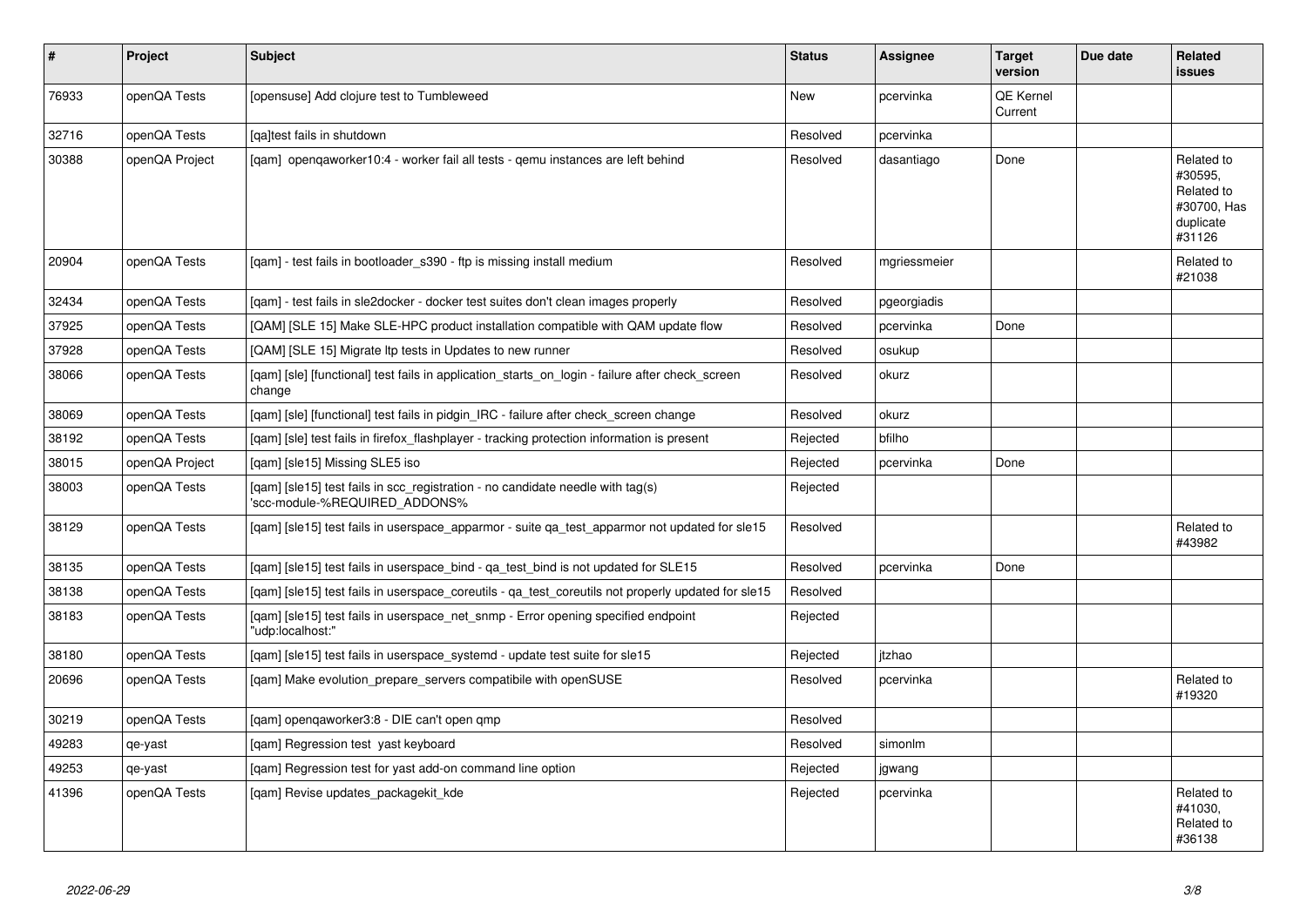| $\sharp$ | Project      | Subject                                                                                   | <b>Status</b> | Assignee   | <b>Target</b><br>version | Due date   | Related<br>issues                                                      |
|----------|--------------|-------------------------------------------------------------------------------------------|---------------|------------|--------------------------|------------|------------------------------------------------------------------------|
| 20790    | openQA Tests | [qam] SLE12-SP3 test fails in 1_unknown_ - slenkins-tests-openvpn-control                 | Rejected      | pcervinka  |                          |            | Related to<br>#20002                                                   |
| 20760    | openQA Tests | [qam] SLE12-SP3 test fails in add_update_test_repo                                        | Resolved      | dasantiago |                          |            |                                                                        |
| 20756    | openQA Tests | [qam] SLE12-SP3 test fails in scc_registration                                            | Resolved      |            |                          |            |                                                                        |
| 20804    | openQA Tests | [qam] SLE12-SP3 test fails in system_role - incorrect content of variable MAINT_TEST_REPO | Resolved      | osukup     |                          |            |                                                                        |
| 20758    | openQA Tests | [qam] SLE12-SP3 test fails in welcome                                                     | Resolved      |            |                          |            |                                                                        |
| 27506    | openQA Tests | [qam] test fails in 1_shim_suite - missing repository on dist                             | Resolved      | thehejik   |                          |            |                                                                        |
| 20980    | openQA Tests | [qam] test fails in addon_products_sle                                                    | Resolved      | riafarov   |                          |            |                                                                        |
| 19492    | openQA Tests | [qam] test fails in addon_products_sle                                                    | Resolved      |            |                          |            |                                                                        |
| 46109    | openQA Tests | [qam] test fails in addon_products_via_SCC_yast2                                          | Resolved      | dheidler   |                          |            | Related to<br>#44252                                                   |
| 30127    | openQA Tests | [qam] test fails in application_starts_on_login - dynamic space in needle                 | Resolved      | pcervinka  |                          |            |                                                                        |
| 21038    | openQA Tests | [qam] test fails in bootloader_s390 - missing install image on ftp server                 | Workable      |            |                          |            | Related to<br>#20904,<br>Blocks #25286                                 |
| 31810    | openQA Tests | [qam] test fails in docker - disable docker tests on sle12-sp1                            | Resolved      | pcervinka  |                          |            |                                                                        |
| 46895    | openQA Tests | [qam] test fails in dracut - output not matched on 15SP1                                  | Resolved      | pstivanin  |                          | 2019-01-31 | Related to<br>#47417                                                   |
| 33469    | openQA Tests | [qam] test fails in dstat - clean/update needles for dstat-fileoutput                     | Resolved      | pcervinka  |                          |            | Related to<br>#32719                                                   |
| 33451    | openQA Tests | [qam] test fails in dstat - package not available on SP1                                  | Rejected      | pcervinka  |                          |            |                                                                        |
| 37093    | openQA Tests | [qam] test fails in evolution_mail_imap - remove workaround for bsc#1049387               | Resolved      | pcervinka  |                          |            |                                                                        |
| 21774    | openQA Tests | [qam] test fails in evolution_mail_imap - test hangs on querying authentication types     | Rejected      | pcervinka  |                          |            | Related to<br>#21814,<br>Related to<br>#29357,<br>Related to<br>#29360 |
| 27901    | openQA Tests | [gam] test fails in evolution smoke - imap aol not responding                             | Resolved      | pcervinka  |                          |            |                                                                        |
| 28297    | openQA Tests | [qam] test fails in firefox_developertool - missed click                                  | Resolved      | bfilho     |                          |            | Related to<br>#33781                                                   |
| 28288    | openQA Tests | [qam] test fails in firefox_headers - missed keys on input                                | Resolved      | coolo      |                          |            |                                                                        |
| 27618    | openQA Tests | [qam] test fails in firefox_java - remote side changed appearance                         | Resolved      | pcervinka  |                          |            |                                                                        |
| 28291    | openQA Tests | [gam] test fails in firefox passwd - incorrectly typed password                           | Resolved      | emiura     |                          |            |                                                                        |
| 28528    | openQA Tests | [qam] test fails in groupwise - package is missing in ibs                                 | Resolved      | pcervinka  |                          |            |                                                                        |
| 67108    | openQA Tests | [qam] test fails in install - incorrect job configuration XFSTESTS_REPO                   | Resolved      | dzedro     |                          |            |                                                                        |
| 20782    | openQA Tests | [qam] test fails in install_patterns - mariadb test tries to install devel packages       | Resolved      | pcervinka  |                          |            |                                                                        |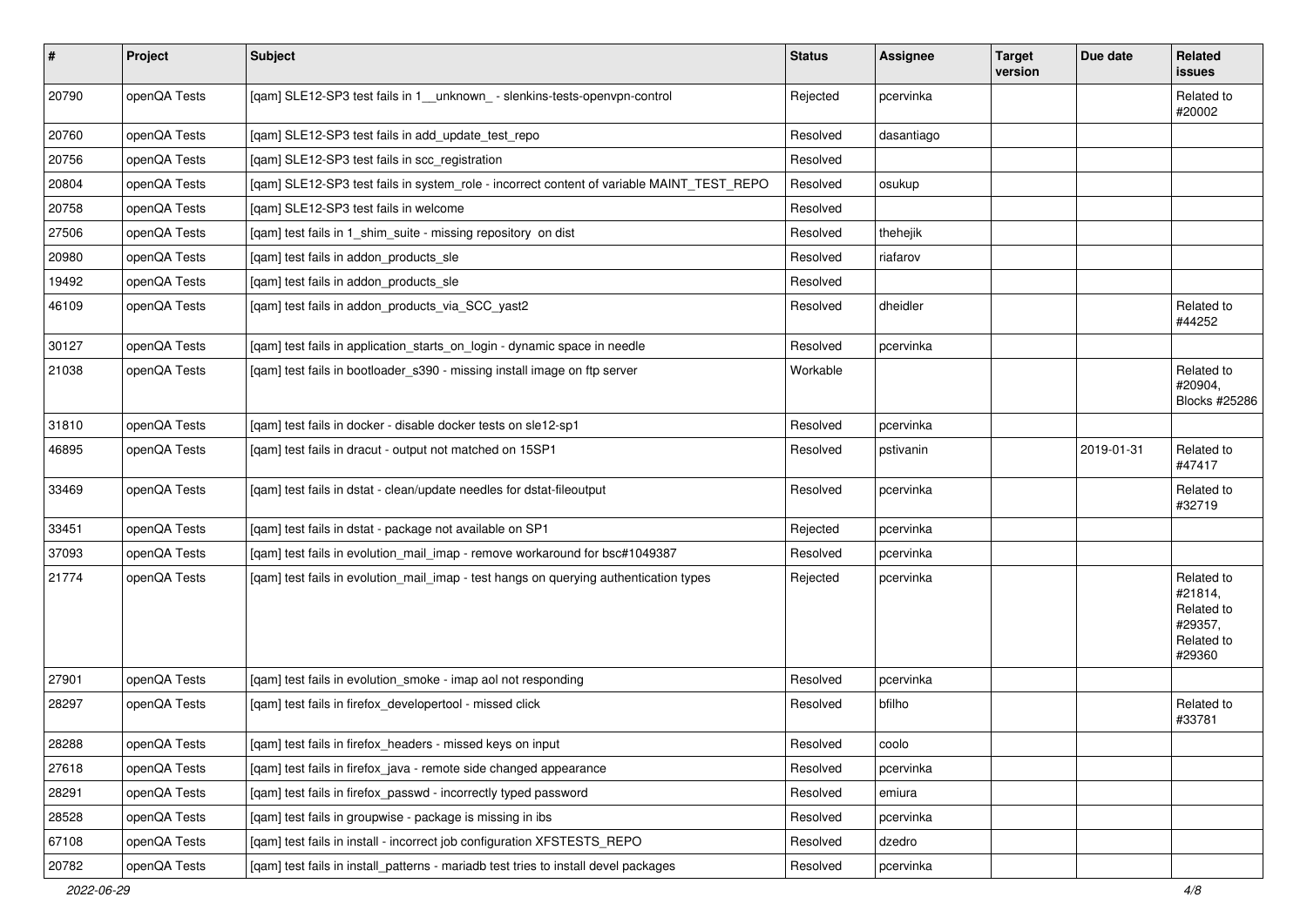| $\vert$ # | Project      | Subject                                                                                     | <b>Status</b> | Assignee    | <b>Target</b><br>version | Due date | Related<br>issues    |
|-----------|--------------|---------------------------------------------------------------------------------------------|---------------|-------------|--------------------------|----------|----------------------|
| 34693     | openQA Tests | [qam] test fails in install_update - missing INCIDENT_PATCH                                 | Rejected      | osukup      |                          |          |                      |
| 20778     | openQA Tests | [qam] test fails in install_update - missing variable INCIDENT_PATCH                        | Resolved      |             |                          |          |                      |
| 30514     | openQA Tests | [qam] test fails in java - increase timeout for installation                                | Closed        | pcervinka   |                          |          |                      |
| 31180     | openQA Tests | [qam] test fails in kernel_kexec - migration to systemctl broke the test                    | Resolved      | pcervinka   |                          |          |                      |
| 37438     | openQA Tests | [qam] test fails in kernel_ltp_fs - issue in qa_testsuite                                   | Rejected      | pcervinka   |                          |          |                      |
| 38261     | openQA Tests | [qam] test fails in keymap_or_locale - tested text not written in console                   | Rejected      | pcervinka   | Done                     |          |                      |
| 40259     | openQA Tests | [qam] test fails in libreoffice_mainmenu_components - needle fail at base-install           | Resolved      | yuanren10   |                          |          |                      |
| 31309     | openQA Tests | [qam] test fails in libreoffice_mainmenu_components - needles should be updated             | Resolved      | pcervinka   |                          |          |                      |
| 30033     | openQA Tests | [qam] test fails in libreoffice_mainmenu_components - ttyS0 permission denied               | Resolved      | okurz       |                          |          | Related to<br>#29940 |
| 31867     | openQA Tests | [qam] test fails in partitioning_raid - failures after update to needles                    | Resolved      |             |                          |          | Related to<br>#28955 |
| 39536     | openQA Tests | [qam] test fails in patch_and_reboot - add missing variables for qam test issues            | Resolved      | pcervinka   | Done                     |          |                      |
| 27910     | openQA Tests | [qam] test fails in patch_and_reboot - many download failures                               | Rejected      |             |                          |          |                      |
| 31657     | openQA Tests | [qam] test fails in runc - conflict between docker-runc and runc                            | Resolved      | pgeorgiadis |                          |          |                      |
| 31699     | openQA Tests | [qam] test fails in scc_registration - failing since scc_addons update                      | Resolved      | osukup      |                          |          |                      |
| 27244     | openQA Tests | [qam] test fails in select_patterns_and_packages - ha pattern is unselected                 | Resolved      | pcervinka   |                          |          |                      |
| 27205     | openQA Tests | [qam] test fails in setup - failing needles in iscsi support server                         | Resolved      | pcervinka   |                          |          |                      |
| 49628     | openQA Tests | [qam] test fails in setup_online_repos - missing configure online repositories              | Rejected      | pcervinka   |                          |          | Related to<br>#39449 |
| 21052     | openQA Tests | [qam] test fails in shotwell_export - failure on first launch                               | Resolved      | vsvecova    |                          |          |                      |
| 25926     | openQA Tests | [gam] test fails in sle2docker                                                              | Resolved      | pcervinka   |                          |          |                      |
| 26830     | openQA Tests | [qam] test fails in sle2docker - sles docker image has new name                             | Rejected      | pcervinka   |                          |          |                      |
| 44696     | openQA Tests | [qam] test fails in sshd - user password is weak                                            | Resolved      | pdostal     |                          |          |                      |
| 48362     | openQA Tests | [qam] test fails in supportutils - remove pam check                                         | Resolved      | hurhaj      |                          |          |                      |
| 21048     | openQA Tests | [qam] test fails in tracker_search_in_nautilus - keyboard press is not reaching target      | Resolved      | pcervinka   |                          |          | Related to<br>#5830  |
| 21046     | openQA Tests | [qam] test fails in tracker_search_in_nautilus - keyboard press is not reaching target      | Rejected      |             |                          |          |                      |
| 48530     | openQA Tests | [qam] Test fails in update_install for networkmager update on ppc64le and s390              | Rejected      | pcervinka   |                          |          |                      |
| 41030     | openQA Tests | [gam] test fails in updates packagekit kde - zypper update requires additional install step | Resolved      | pcervinka   |                          |          | Related to<br>#41396 |
| 31315     | openQA Tests | [qam] test fails in wireshark - rm command is not fully typed after alt-f4                  | Resolved      | pcervinka   |                          |          |                      |
| 21790     | openQA Tests | [qam] test fails in wireshark - test don't match capturing needle                           | Closed        |             |                          |          |                      |
| 30814     | openQA Tests | [qam] test fails in yast2_ntpclient - log window is not closed                              | Resolved      | pcervinka   |                          |          |                      |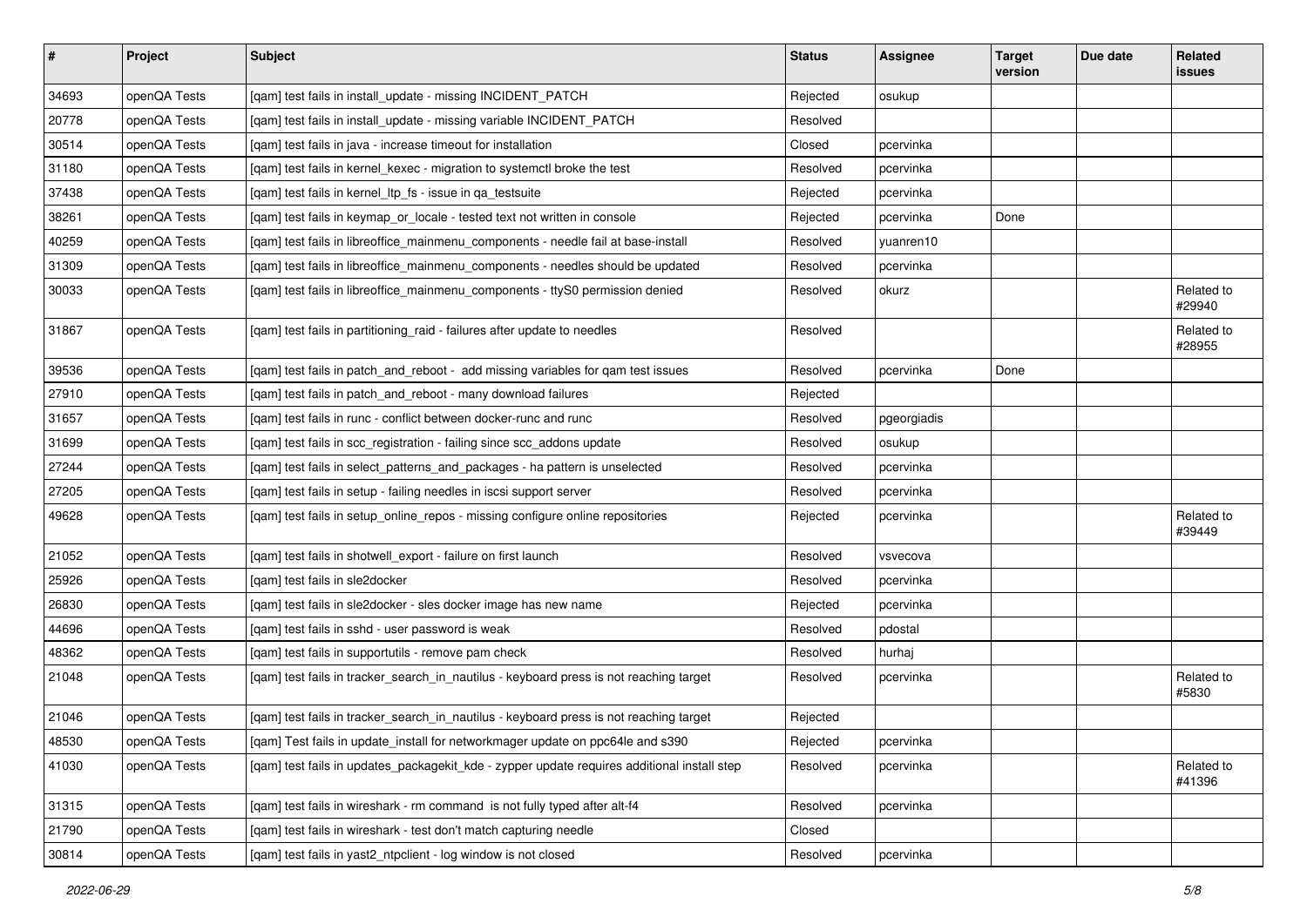| $\pmb{\#}$ | Project      | <b>Subject</b>                                                                                           | <b>Status</b> | <b>Assignee</b> | <b>Target</b><br>version | Due date | Related<br>issues       |
|------------|--------------|----------------------------------------------------------------------------------------------------------|---------------|-----------------|--------------------------|----------|-------------------------|
| 49673      | openQA Tests | [qam] test fails in zypper_docker - increase timeout for zypper docker operation                         | Resolved      |                 |                          |          |                         |
| 34288      | openQA Tests | [qam] test fails in zypper_info - zypper_info shouldn't be started                                       | Resolved      | riafarov        |                          |          | Related to<br>#32038    |
| 20716      | openQA Tests | [qam] test fails in zypper_info triggered on incidents -> needs adaption of pattern match                | Resolved      | pcervinka       |                          |          |                         |
| 30039      | openQA Tests | [qam] test fails in zypper_lr_validate - use version_utils instead of utils                              | Resolved      | pcervinka       |                          |          |                         |
| 28015      | openQA Tests | [qam] test fails setup - aplay.pm syntax error                                                           | Resolved      | riafarov        |                          |          |                         |
| 20720      | openQA Tests | [qam][aarch64] test fails in install_patterns -> skips over grub2 menue                                  | Rejected      |                 |                          |          | Related to<br>#20174    |
| 50387      | openQA Tests | [qam][blue] - test fails in updates_packagekit_kde                                                       | Resolved      | pcervinka       |                          |          |                         |
| 50459      | openQA Tests | [qam][blue][leap] test fails in updates_packagekit_gpk - fail after update                               | Resolved      | pcervinka       |                          |          |                         |
| 50309      | openQA Tests | [qam][blue][leap][opensuse] Update online_repos behavior to activate online repositories                 | Resolved      | pcervinka       |                          |          | Blocks #39449           |
| 50045      | openQA Tests | [qam][blue][sle] - Fix type_password to accept parameters and pass them to the inner call<br>type_string | Resolved      | pcervinka       |                          |          | Related to<br>#49655    |
| 27994      | openQA Tests | [qam][expedite][sprint 201711.2] test fails in test setup in bmwqemu.pm                                  | Resolved      | szarate         |                          |          |                         |
| 40418      | openQA Tests | [qam][functional][sle] test fails in select_patterns_and_packages                                        | Resolved      | riafarov        |                          |          | Related to<br>#38870    |
| 46487      | openQA Tests | [qam][functional][y] test fails in select_patterns_and_packages                                          | Resolved      | riafarov        | Milestone 24             |          |                         |
| 48524      | openQA Tests | [qam][ha] Test fails during iscsi client setup - host: command not found                                 | Resolved      | pcervinka       |                          |          | Has duplicate<br>#48302 |
| 33643      | openQA Tests | [qam][ha] test fails in ha_cluster_init - scp failure                                                    | Resolved      | pcervinka       |                          |          |                         |
| 48308      | openQA Tests | [qam][kernel] test fails in kernel_multipath - missing python2 module                                    | Rejected      | pcervinka       |                          |          |                         |
| 49217      | openQA Tests | [qam][kernel][aarch64][sle] kdump is not scheduled for aarch64                                           | Resolved      | pcervinka       |                          |          |                         |
| 49121      | openQA Tests | [gam][kernel][multipath][aarch64] Qemu fails setup multipath on gemu aarch64                             | Resolved      | pcervinka       |                          |          |                         |
| 49265      | qe-yast      | [qam][maint][yast2-storage][yast2-storage-ng] Regression test yast disk                                  | Resolved      | mgrifalconi     |                          |          |                         |
| 49262      | qe-yast      | [qam][newt][yast2-dns-server] Regression test yast dns-server                                            | Resolved      | tonyyuan        |                          |          |                         |
| 49271      | qe-yast      | [qam][newt][yast2-ftp-server] Regression test yast ftp-server                                            | Resolved      | shukui          |                          |          |                         |
| 49277      | qe-yast      | [qam][newt][yast2-http-server] Regression test yast http-server                                          | Resolved      | shukui          |                          |          |                         |
| 49286      | qe-yast      | [qam][newt][yast2-lang] Regression test yast language                                                    | Resolved      | mgrifalconi     |                          |          |                         |
| 49250      | qe-yast      | [qam][newt][yast2-network] Regression test for yast lan command line option                              | Resolved      | vpelcak         |                          |          |                         |
| 49295      | qe-yast      | [gam][newt][yast2-nfs-client] Regression test yast nfs                                                   | Resolved      | jgwang          |                          |          |                         |
| 49298      | qe-yast      | [qam][newt][yast2-nfs-server] Regression test yast nfs-server                                            | Resolved      | simonlm         |                          |          |                         |
| 49313      | qe-yast      | [qam][newt][yast2-rdp] Regression test yast rdp                                                          | Resolved      | jgwang          |                          |          |                         |
| 40547      | openQA Tests | [qam][opensuse] test fails in updates_packagekit_kde - job timeout                                       | Resolved      | pcervinka       | Done                     |          |                         |
| 49646      | openQA Tests | [qam][s390] test fails in installation - system will not boot and login screen is not reached            | Rejected      |                 |                          |          |                         |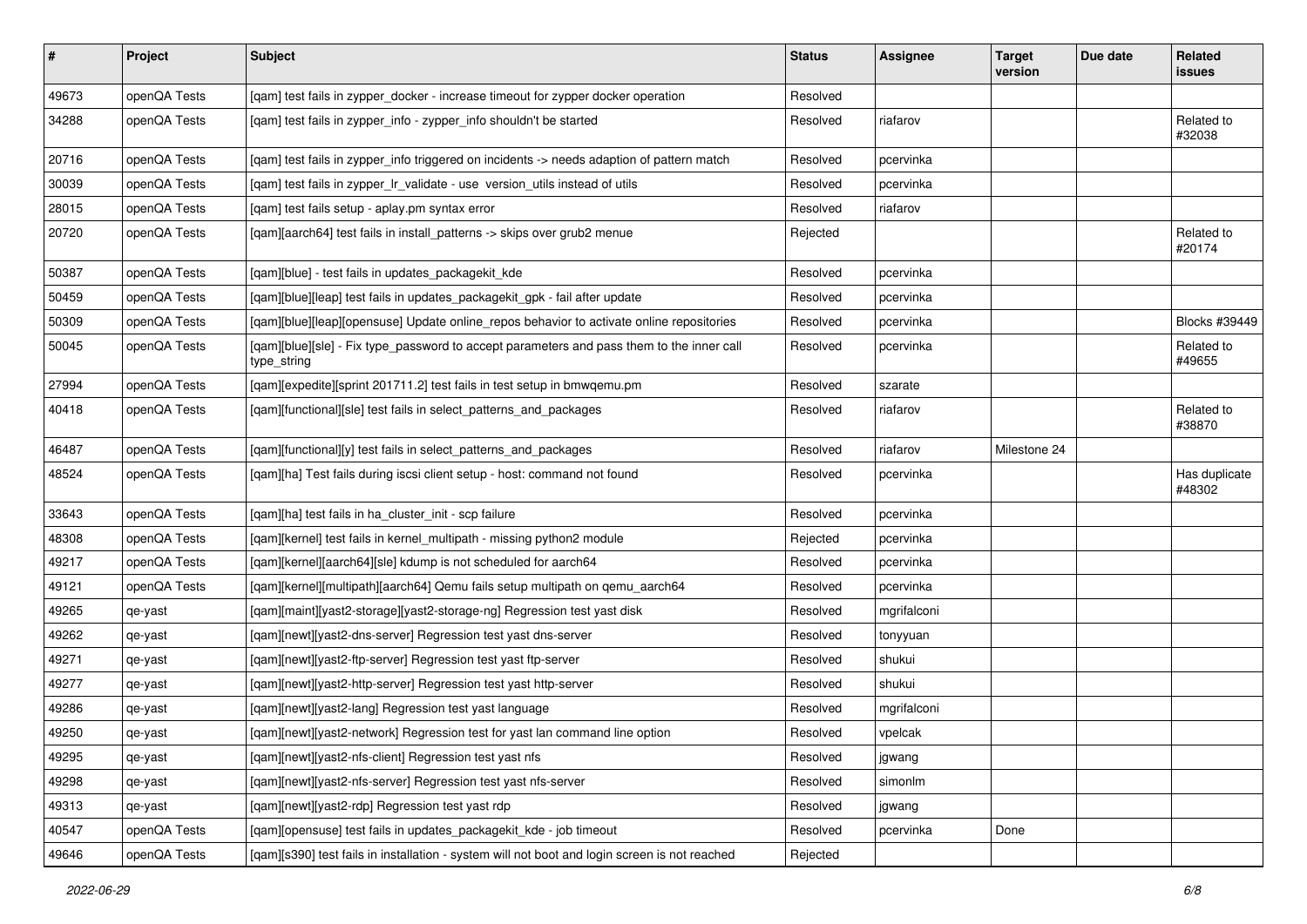| #      | Project        | <b>Subject</b>                                                                                            | <b>Status</b> | <b>Assignee</b> | <b>Target</b><br>version | Due date   | Related<br>issues                                   |
|--------|----------------|-----------------------------------------------------------------------------------------------------------|---------------|-----------------|--------------------------|------------|-----------------------------------------------------|
| 34258  | openQA Tests   | [qam][sle] test fails in updates_packagekit_gpk                                                           | Resolved      |                 |                          |            |                                                     |
| 48467  | openQA Tests   | [qam][sle] test fails in zypper_lifecycle_toolchain - increase timeout for installation                   | Resolved      | martinsmac      |                          | 2019-03-16 | Is duplicate of<br>#47228                           |
| 19486  | openQA Tests   | [qam][sle][functional][s390] test fails in install_update -> consoletest_setup types password to<br>early | Resolved      | okurz           |                          |            | Has duplicate<br>#19530, Has<br>duplicate<br>#19584 |
| 48155  | openQA Project | [qam][tools][kernel] Duplicate bootindex with multiple paths                                              | Resolved      | pcervinka       |                          |            |                                                     |
| 49418  | openQA Tests   | [ge-asg][gem] test fails in cluster md                                                                    | Resolved      | jadamek         |                          |            |                                                     |
| 32698  | openQA Tests   | [qe-core] Clean /etc/machine-id after image creation                                                      | New           |                 |                          |            |                                                     |
| 89966  | openQA Tests   | [qe-core] Test kernel_multipath tries to install fixed version of mdadm                                   | Resolved      | geor            | QE-Core:<br>Ready        |            |                                                     |
| 98541  | openQA Tests   | [qe-core][kernel] Steps in case of s390 failures                                                          | New           |                 |                          |            | Related to<br>#97532,<br>Related to<br>#105049      |
| 51365  | openQA Tests   | [research] Named pipe /dev/sshserial missing lines on first use                                           | Resolved      | pcervinka       | QE Kernel<br>Done        |            |                                                     |
| 34255  | openQA Tests   | [sle] test fails in kdump_and_crash - fail related to ruby2.1-rubygem-nokogiri                            | Resolved      | mgriessmeier    |                          |            | Related to<br>#34777                                |
| 32896  | openQA Tests   | [sle] test fails in pdsh slave                                                                            | Rejected      | pcervinka       |                          |            |                                                     |
| 37979  | openQA Tests   | [SLE] test fails in updates_packagekit_gpk - gpk-update-viewer doesn't start                              | Resolved      | riafarov        |                          |            | Related to<br>#31954                                |
| 43244  | openQA Tests   | [sle][functional][u] test fails in ntp_client - new test fails on sle15                                   | Rejected      | dheidler        | Milestone 20             |            | Related to<br>#43052                                |
| 52409  | openQA Tests   | [sle][kernel][textmode][ppc] test fails in system_role - installation fail during system_role selection   | Resolved      | pcervinka       | QE Kernel<br>Done        |            |                                                     |
| 38000  | openQA Tests   | [sle15] [qam] test fails in bootloader_s390 - Could not retrieve required variable REPO_0                 | Rejected      |                 | Done                     |            |                                                     |
| 58871  | openQA Tests   | [spvm][kernel][functional] Shutdown check not implemented for spvm backend                                | Resolved      | pcervinka       | <b>QE Kernel</b><br>Done |            |                                                     |
| 59843  | openQA Tests   | [spvm][kernel][openqa] test fails in coredump_collect - multiple select_console fails                     | Resolved      | pcervinka       | QE Kernel<br>Done        |            | Related to<br>#60497                                |
| 55166  | openQA Tests   | [spvm][ppc][serial] test fails in kdump_and_crash - no response from serial                               | Closed        | pcervinka       | QE Kernel<br>Done        |            |                                                     |
| 104613 | openQA Tests   | Enable Itp known issues on o3                                                                             | Resolved      | pvorel          | <b>QE Kernel</b><br>Done |            |                                                     |
| 89990  | openQA Tests   | Error on tests/kernel/run ltp.pm: Can't locate sle/tests/kernel/run ltp.pm                                | Resolved      | okurz           | Ready                    |            | Related to<br>#67723                                |
| 57266  | openQA Project | Forbid test suite name changes if used in job groups                                                      | Resolved      | cdywan          | Done                     |            |                                                     |